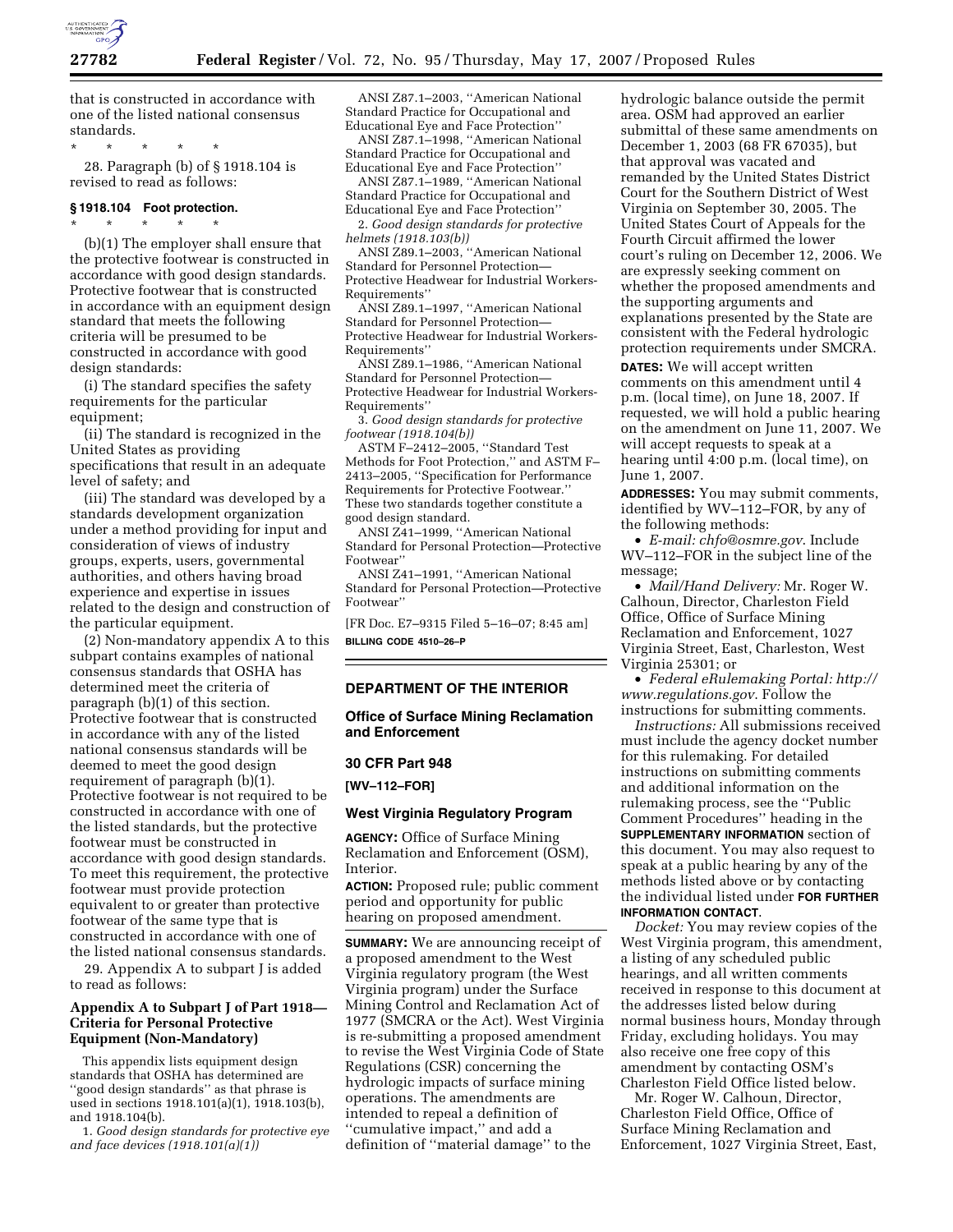Charleston, West Virginia 25301, Telephone: (304) 347–7158. E-mail: *chfo@osmre.gov.* 

West Virginia Department of Environmental Protection, 601 57th Street, SE., Charleston, WV 25304, Telephone: (304) 926–0490.

In addition, you may review a copy of the amendment during regular business hours at the following locations:

Office of Surface Mining Reclamation and Enforcement, Morgantown Area Office, 604 Cheat Road, Suite 150, Morgantown, West Virginia 26508, Telephone: (304) 291–4004. (By Appointment Only)

Office of Surface Mining Reclamation and Enforcement, Beckley Area Office, 313 Harper Park Drive, Suite 3, Beckley, West Virginia 25801, Telephone: (304) 255–5265.

**FOR FURTHER INFORMATION CONTACT:** Mr. Roger W. Calhoun, Director, Charleston Field Office, Telephone: (304) 347– 7158. E-mail: *chfo@osmre.gov*.

#### **SUPPLEMENTARY INFORMATION:**

I. Background on the West Virginia Program II. Background on the Previous Submittal of This Amendment

III. Description of the Proposed Amendment IV. Public Comment Procedures

V. Procedural Determinations

## **I. Background on the West Virginia Program**

Section 503(a) of the Act permits a State to assume primacy for the regulation of surface coal mining and reclamation operations on non-Federal and non-Indian lands within its borders by demonstrating that its program includes, among other things, "\* \* \* a State law which provides for the regulation of surface coal mining and reclamation operations in accordance with the requirements of the Act \* \* \*; and rules and regulations consistent with regulations issued by the Secretary pursuant to the Act.'' See 30 U.S.C.  $1253(a)(1)$  and  $(7)$ . On the basis of these criteria, the Secretary of the Interior conditionally approved the West Virginia program on January 21, 1981. You can find background information on the West Virginia program, including the Secretary's findings, the disposition of comments, and conditions of approval of the West Virginia program in the January 21, 1981, **Federal Register** (46 FR 5915). You can also find later actions concerning West Virginia's program and program amendments at 30 CFR 948.10, 948.12, 948.13, 948.15, and 948.16.

## **II. Background on the Previous Submittal of this Amendment**

In 2001, West Virginia House Bill 2663 was enacted as State law. House Bill 2663 deleted the definition of cumulative impact at CSR 38–2–2.39 and added a definition of material damage at CSR 38–2–3.22.e, a provision that concerns cumulative hydrologic impact assessments (CHIA) of surface coal mining and reclamation operations. By letter dated May 2, 2001, West Virginia submitted the proposed changes as an amendment to its permanent regulatory program (Administrative Record Number WV– 1209). OSM approved the deletion of the definition of cumulative impact and the addition of the definition of material damage on December 1, 2003 (68 FR 67035) (Administrative Record Number WV–1379).

On January 30, 2004, the Ohio River Valley Environmental Coalition, Inc., Hominy Creek Preservation Association, Inc., and Citizens Coal Council filed a complaint and petition for judicial review in the United States District Court for the Southern District of West Virginia (Administrative Record Number WV–1382). On September 30, 2005, the United States District Court for the Southern District of West Virginia vacated OSM's decision of December 1, 2003, and remanded the matter to the Secretary for further proceedings consistent with the Court's decision (Administrative Record Number WV–1439).

In response to the Court's decision of September 30, 2005, OSM notified the State on November 1, 2005, that its definition of material damage was not approved and could not be implemented. OSM also stated that the deletion of the definition of cumulative impact was not approved and the State had to take action to add it back into the program. On November 22, 2005, the United States District Court for the Southern District of West Virginia amended its earlier decision (Administrative Record Number WV– 1454). In its amended order, the Court directed the Secretary to instruct the State that it may not implement either the new language nor the deletion of language from the State's program, and that the State must enforce only the State program approved by OSM prior to the amendments. By letter dated January 5, 2006, OSM notified the State that the Court's amended judgment order makes it clear that the definition of ''cumulative impact'' at CSR 38–2– 2.39 remains part of the approved West Virginia program and, as such, must be implemented by the State, and that the definition of ''material damage'' is not approved and can not be implemented.

On December 12, 2006, the U.S. Court of Appeals for the Fourth Circuit affirmed the District Court's ruling of

September 30, 2005, to vacate and remand OSM's approval of West Virginia's amendments (Administrative Record Number WV–1479). The Fourth Circuit Court ruled that OSM failed to comply with the rulemaking procedures set forth in section 553 of the Administrative Procedure Act. The Court also stated that OSM's failure to properly analyze and explain its decision to approve the State's program amendment rendered that action arbitrary and capricious.

#### **III. Description of the Proposed Amendment**

By letter dated March 22, 2007 (Administrative Record Number WV– 1485), the West Virginia Department of Environmental Protection (WVDEP) resubmitted an amendment to its program under SMCRA (30 U.S.C. 1201 *et seq.*). See Section II above, for the background on the previous submittal of this amendment. The amendment revises the West Virginia Code of State Regulations (CSR) concerning the potential hydrologic impacts of surface and underground mining operations. The amendment is intended to repeal a definition of ''cumulative impact,'' and add a definition of ''material damage'' to the hydrologic balance outside the permit area.

In its March 22, 2007, re-submittal letter, the State provided the following information in support of its proposed amendment: A description of the proposed amendment; a 13-page explanation of why it believes the amendment is no less stringent than SMCRA and no less effective than the Federal regulations; a copy of the State's Requirements Governing Water Quality Standards at 47 CSR 2; and a copy of the United States District Court for the Southern District of West Virginia decision *Ohio River Valley Environmental Coalition, Inc. (OVEC), et al.*, v. *Callaghan, et al., Civil Action No. 3:00–0058,* dated March 8, 2001. You may receive a copy of this information by contacting the person listed above under **FOR FURTHER INFORMATION CONTACT**.

It must be noted that WVDEP stated in its March 22, 2007, letter that it is resubmitting the program amendment pursuant to 30 CFR 732.17(h)(9). The Federal regulations at 30 CFR 732.17(h)(8) provide that if the Director disapproves an amendment, the State regulatory authority will have 30 days after publication of the Director's decision to resubmit a revised amendment request for consideration by the Director. The Federal regulations at 30 CFR 732.17(h)(9) specify the minimum public comment period to be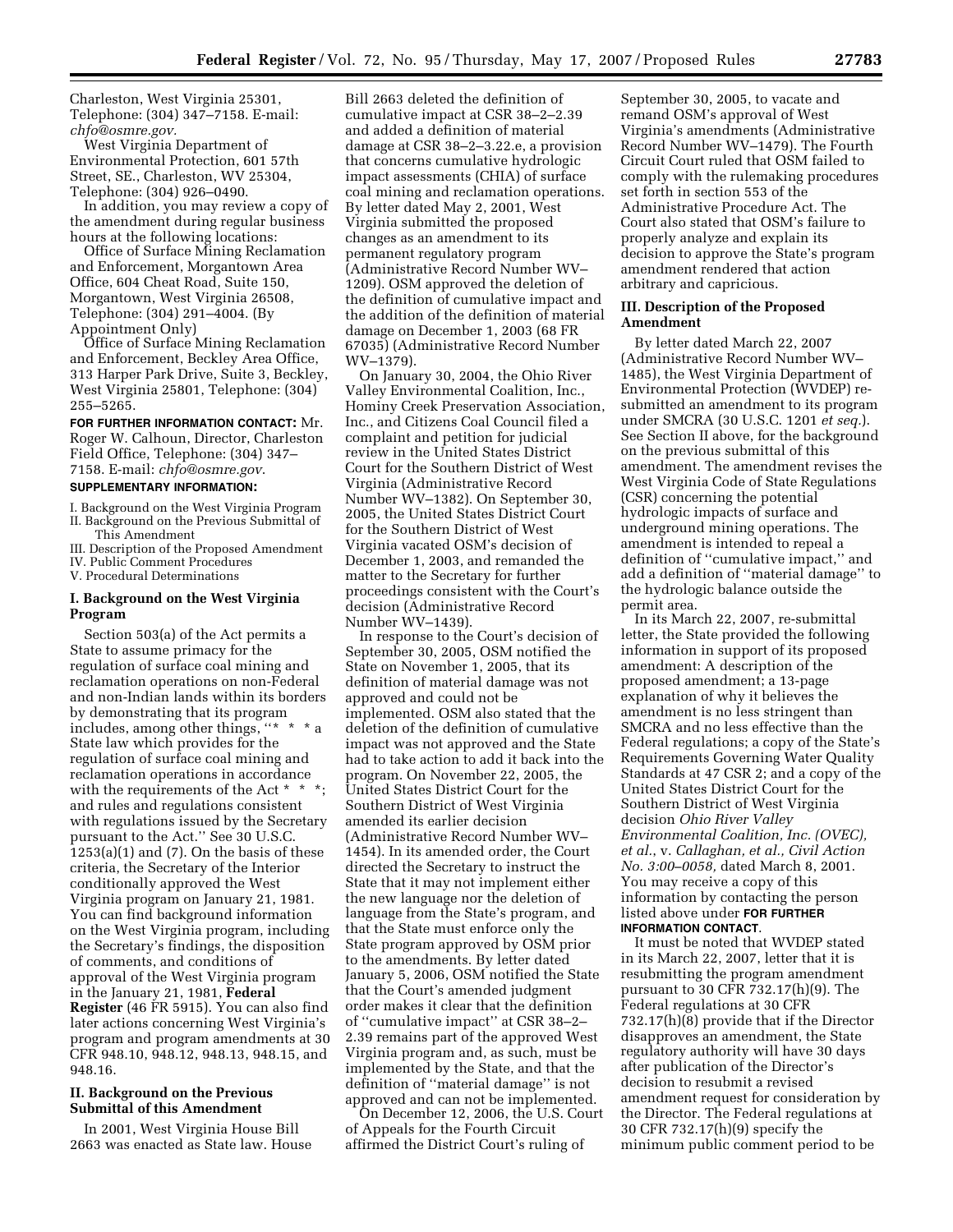provided and the time period within which the Director should approve or disapprove an amendment resubmission. This program amendment does not qualify as a resubmission pursuant to 30 CFR 732.17(h)(8) and (9) because this amendment has been the subject of litigation and the time period provided at 30 CFR 732.17(h)(8) for resubmission has expired. Therefore, OSM will treat the amendment as a new request and initiate review procedures in accordance with 30 CFR 732.17(h).

*West Virginia Proposes the Following Amendments* 

1. CSR 38–2–2.39 Definition of ''cumulative impact''

This definition is proposed for deletion from the West Virginia program, and provides as follows:

Cumulative impact means the hydrologic impact that results from the cumulation of flows from all coal mining sites to common channels or aquifers in a cumulative impact area. Individual mines within a given cumulative impact area may be in full compliance with effluent standards and all other regulatory requirements, but as a result of the co-mingling of their off-site flows, there is a cumulative impact. The Act does not prohibit cumulative impacts but does emphasize that they be minimized. When the magnitude of cumulative impact exceeds threshold limits or ranges as predetermined by the Division, they constitute material damage.

## 2. CSR 38–2–3.22.e Cumulative Hydrologic Impact Assessment (CHIA)

This provision is proposed to be amended by adding a definition of material damage to the existing language. The proposed definition of material damage provides as follows:

Material damage to the hydrologic balance outside the permit area[s] means any long term or permanent change in the hydrologic balance caused by surface mining operation(s) which has a significant adverse impact on the capability of the affected water resource(s) to support existing conditions and uses.

As amended, CSR 38–2–3.22.e would provide as follows:

The Director [Secretary] shall perform a separate CHIA for the cumulative impact area of each permit application. This evaluation shall be sufficient to determine whether the proposed operation has been designed to prevent material damage to the hydrologic balance outside the permit area. Material damage to the hydrologic balance outside the permit area[s] means any long term or permanent change in the hydrologic balance caused by surface mining operation(s) which has a significant adverse impact on the capability of the affected water resource(s) to support existing conditions and uses.

In support of the proposed amendments described above, the WVDEP provided a 13-page explanation that we have summarized below.

## *Application of the Material Damage Definition*

In its submittal, the WVDEP stated that the new definition of material damage at CSR 38–2–3.22.e focuses on the impact of mining operation(s) on the ability of a water resource to ''support existing conditions and uses''. The principle use of the term ''material damage'' in the hydrologic context in SMCRA, is as a test for evaluating the potential hydrologic impacts of a permit application before the mining operation (and any potential enforcement) takes place. This new definition effectively requires the State to consider the water quality standards it has promulgated pursuant to section 303(a) of the Federal Clean Water Act as part of the material damage inquiry under the surface mining law. These water quality standards are codified in the State regulations at CSR 47–2–1 to –9.4. By definition at CSR 47–2–2.21, ''water quality standards'' means the ''combination of water uses to be protected and the water quality criteria to be maintained by these rules.'' The phrase used in this definition, ''water quality criteria'', is also a defined term at CSR 47–2–2.20, and its definition reiterates this direct link between protection of stream uses and application of water quality standards:

''Water quality criteria'' shall mean levels of parameters or stream conditions that are required to be maintained by these regulations [state water quality standards]. Criteria may be expressed as a constituent concentration, levels, or narrative statement, representing a quality of water that supports a designated use or uses.

The WVDEP stated that CSR 47–2–6 establishes various categories of uses for the water resources of the State. For protection of each of these categories of use, Appendix E, Table 1 of the water quality standards rules establishes a specific set of water quality criteria (see CSR 47–2–8.1). These sets of criteria include numeric limits for various pollutant parameters that are intended to protect the category of use to which they apply. Most, if not all, of these State numeric limits are based on scientific studies conducted by or for the U.S. Environmental Protection Agency for the purpose of providing technical guidance to state regulators as to the limits that must be placed on the concentrations of various pollutants in order to provide protection for each category of stream use.

The WVDEP stated that to assure that mining will not result in a long term or permanent change in the hydrologic

balance which has a significant adverse impact on the capability of a receiving stream to support its uses, a proposed mining operation must be designed so as to consistently comply with the water quality standards for these uses. If upon review of a permit application and assessment of the probable cumulative impact of all anticipated mining in the cumulative impact area on the hydrologic balance, the WVDEP is able to determine that the proposed operation has been designed so as to consistently comply with the water quality standards that protect the uses of the water into which discharges from the operation will flow, the WVDEP will make a finding that the proposed operation has been designed so as to prevent material damage to the hydrologic balance outside the permit area.

Consistent with the concept that mining operations must be designed to prevent material damage, isolated or random exceedences of water quality standards by a slight margin which do not affect the capability of the affected water resource to support its uses will not be regarded as ''material'' damage.

In making the material damage finding upon a proposed operation's capability, as designed, to consistently comply with water quality standards, the WVDEP does not intend to create the impression that it will consider every pollutant for which a water quality standard has been promulgated. Water quality standards have been promulgated for a wide variety of parameters, many of which have no potential to be in the effluent from a mining operation. Instead, the agency's consideration will be limited to standards for those parameters which, based on its experience with other mining operations in the area and the geochemical data which the provisions at CSR 38–2–3.23 require to be included in the application, have the potential to have an impact on water quality if the application is granted.

## *Comparison of the Material Damage and Cumulative Impact Definitions*

The WVDEP stated that for the most part, there is very little difference between the definition of ''cumulative impact'' that is proposed to be deleted, which included a definition of material damage, and the material damage definition that is proposed to be added. The cumulative impact definition at CSR 38–2–2.39 provides that material damage occurs when ''the magnitude of cumulative impact exceeds threshold limits or ranges as predetermined by the [WVDEP]''.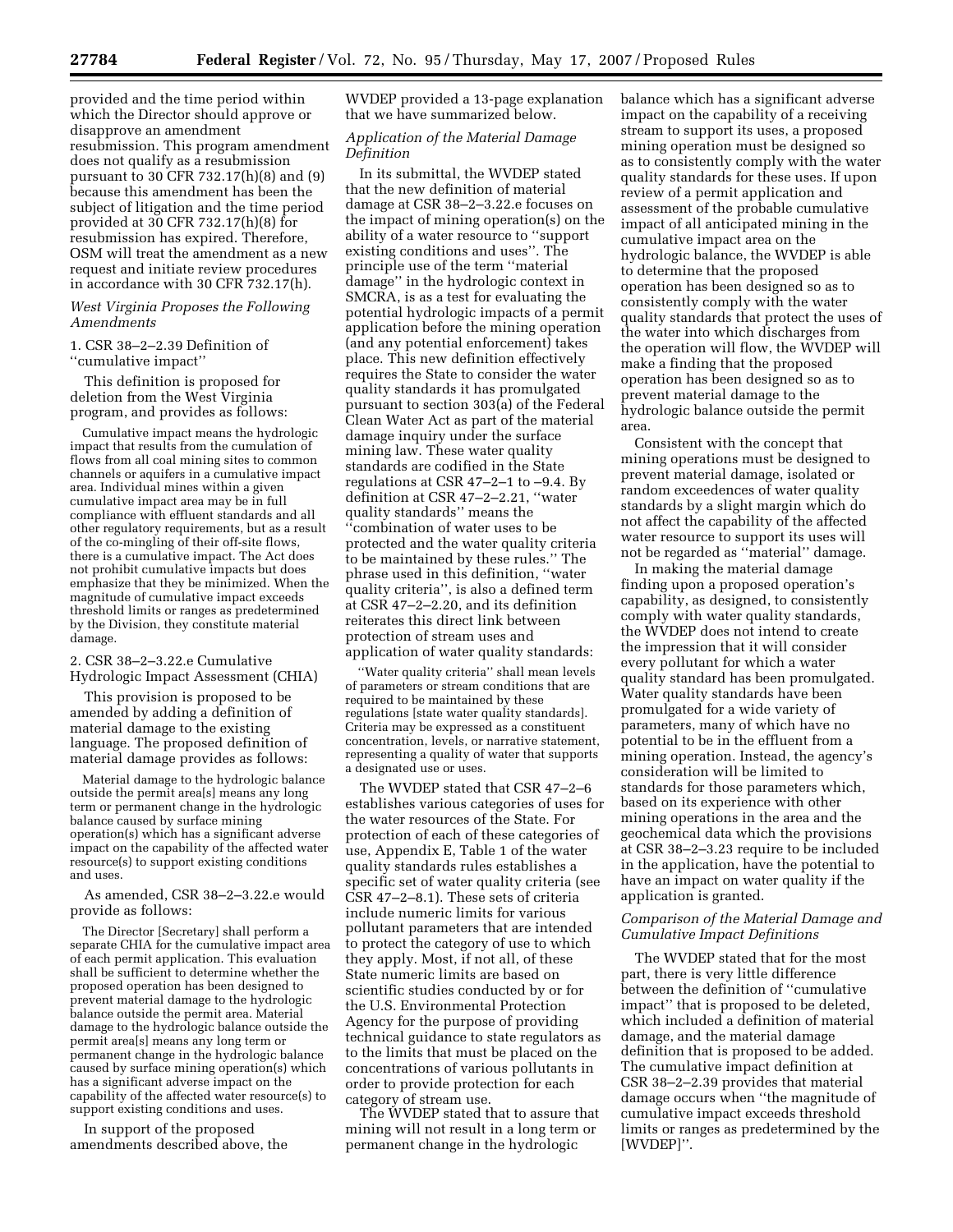The agency's guidance to its permit reviewers stated that water quality standards should be used as material damage limits under this definition. As with the material damage definition at CSR 38–2–3.22.e that is being proposed, isolated or random exceedences of water quality standards by a slight margin which did not affect the capability of the affected water resource to support its uses were not regarded as ''material'' damage under the cumulative impact definition. Accordingly, regardless of whether a permit reviewer made a material damage finding based on application of threshold limits or ranges under the old cumulative impact definition or makes such a finding based on whether there will be a significant adverse impact on the capability of the affected water resource to support its uses under the new material damage definition, the real focus under both definitions is on the question of whether water quality standards will be met consistently so stream uses are protected.

The WVDEP stated that there are three distinctions between the old cumulative impact definition and the new material damage definition. First, by requiring the material damage finding to be made upon the capability of the stream to support its uses, the new definition clearly requires the material damage inquiry to be made by reference to the State's water quality standards that have been promulgated to protect these uses. On its face, the old cumulative impact definition only required this finding to be based on threshold limits or ranges. Outside the agency's guidance, which lacked the binding effect of a regulation, there was no requirement that any particular set of ''limits or ranges'' be used. Accordingly, individual permit reviewers may have believed that they had discretion to arbitrarily make up their own criteria on a case by case basis. Where such criteria varied from water quality standards, there was potential for conflict with the Clean Water Act in violation of 30 U.S.C. 1292(a)(3) of SMCRA. By requiring the finding to be made upon the capability of a stream to support its uses, which requires this judgment to be based on the ability of the operation to comply with water quality standards, the potential for both arbitrarily established limits and conflict with the Clean Water Act is eliminated. Therefore, the new definition is more objective.

Second, the WVDEP stated that the old definition could be read to mean that a single, minor exceedence of threshold limits or ranges which did not result in any perceptible damage constitutes material damage. For

example, if the iron level in a trout stream is measured at 0.52 mg/l at any single point in time, which exceeds the water quality standard of 0.50 mg/l for the iron concentration in trout streams, some would argue that the stream has been materially damaged, even in the absence of any evidence that this single exceedence has contributed to impairment of any aspect of the trout's life cycle or the supporting ecology. The new definition makes it clear that single or random, minor exceedences which do not affect the capability of a water resource to support its uses do not constitute ''material'' damage. By equating ''material'' damage with a ''significant'' adverse impact on the capability of the affected water resource to support its uses, the new definition is truer to the plain meaning of ''material damage'' as used in the statute.

Third, the WVDEP stated that the old definition, which is proposed to be deleted, focuses only on whether ''cumulative impacts'' exceed the threshold limits or ranges, to the exclusion of consideration of other individual hydrologic impacts of the proposed operation. This exclusive focus may not be consistent with 30 CFR sections 780.21(g) and 784.14(f) which require the material damage finding to be based on a determination of ''whether the proposed operation has been designed to prevent material damage to the hydrologic balance outside the permit area''. Under the new definition, this potential shortcoming is eliminated. The new material damage definition provides for consideration of the design of the proposed operation as well as cumulative impacts through its focus on whether there has been a ''change in the hydrologic balance caused by surface mining operation(s)''.

The WVDEP concluded that the State's proposed material damage definition is consistent with the plain meaning of the term as it is used in SMCRA, its use in the context of hydrologic protection in SMCRA, the meaning it is given in other contexts in SMCRA, as well as the overall focus of SMCRA. By focusing on the protection of stream uses, based on whether a proposed mining operation has been designed to consistently comply with water quality standards that have been promulgated to protect such uses, based upon scientific study, the material damage definition provides a seamless interface between the State's clean water regulatory program and regulation of impacts from mining on the hydrologic balance under the surface mining regulatory program. In the opinion of the State, these amendments render the

State program more consistent with SMCRA rather than less so.

#### **IV. Public Comment Procedures**

Under the provisions of 30 CFR 732.17(h), we are seeking your comments on whether these amendments and the supporting arguments and explanations presented by the State satisfy the applicable program approval criteria of 30 CFR 732.15. If we approve these revisions, they will become part of the West Virginia program.

#### *Written Comments*

Send your written or electronic comments to OSM at the address given above. Your written comments should be specific, pertain only to the issues proposed in this rulemaking, and include explanations in support of your recommendations. We may not consider or respond to your comments when developing the final rule if they are received after the close of the comment period (see **DATES**). We will make every attempt to log all comments into the administrative record, but comments delivered to an address other than the Charleston Field Office may not be logged in.

#### *Electronic Comments*

Please submit Internet comments as an E-mail or Word file avoiding the use of special characters and any form of encryption. Please also include Attn: SATS NO. WV–112–FOR and your name and return address in your Internet message. If you do not receive a confirmation that we have received your Internet message, contact the Charleston Field office at (304) 347– 7158.

#### *Availability of Comments*

Before including your address, phone number, e-mail address, or other personal identifying information in your comment, you should be aware that your entire comment—including your personal identifying information—may be made publicly available at any time. While you can ask us in your comment to withhold your personal identifying information from public review, we cannot guarantee that we will be able to do so.

#### *Public Hearing*

If you wish to speak at the public hearing, contact the person listed under **FOR FURTHER INFORMATION CONTACT** by 4 p.m. (local time), on June 1, 2007. If you are disabled and need special accommodations to attend a public hearing, contact the person listed under **FOR FURTHER INFORMATION CONTACT**. We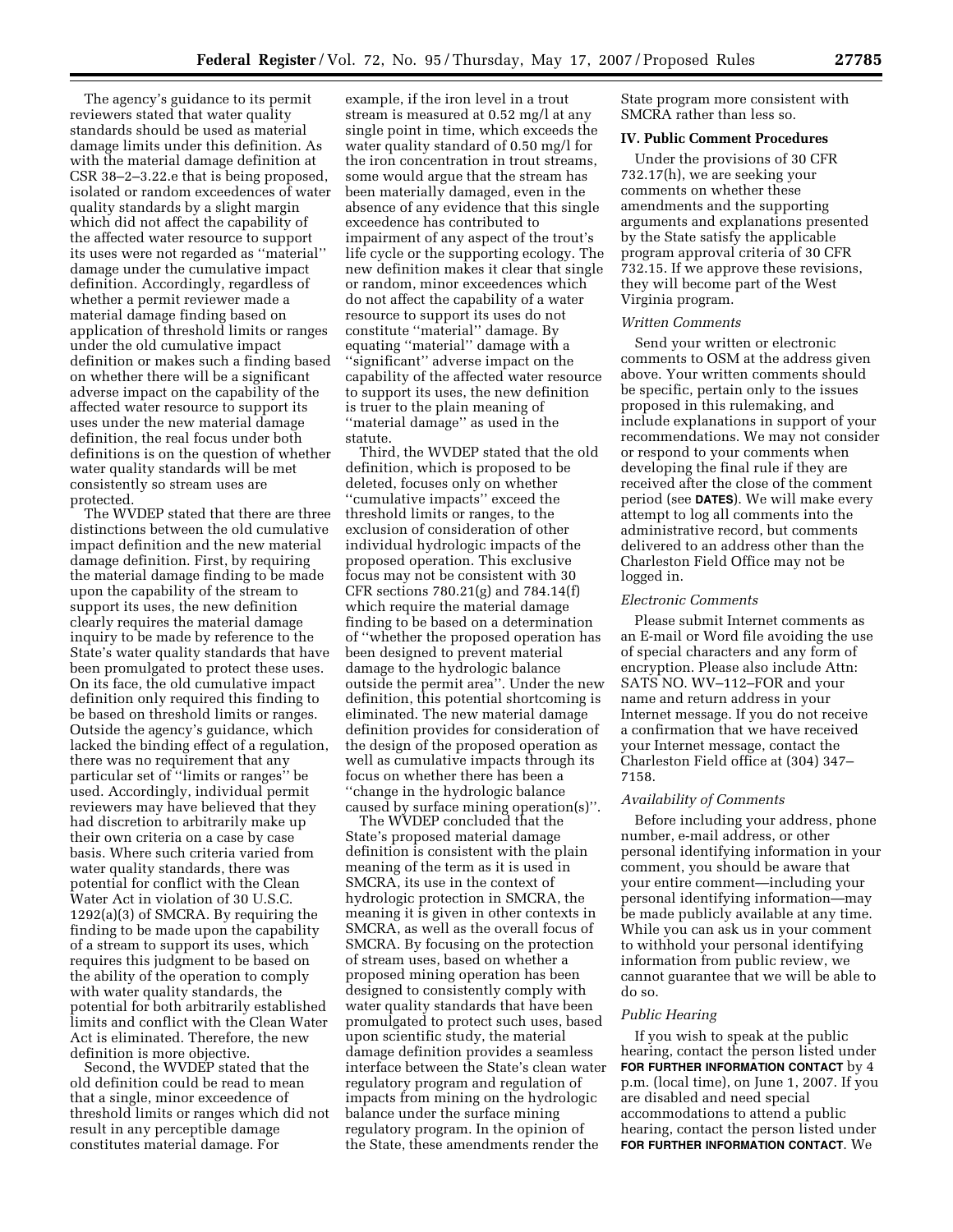will arrange the location and time of the hearing with those persons requesting the hearing. If no one requests an opportunity to speak, we will not hold a hearing.

To assist the transcriber and ensure an accurate record, we request, if possible, that each person who speaks at the public hearing provide us with a written copy of his or her comments. The public hearing will continue on the specified date until everyone scheduled to speak has been given an opportunity to be heard. If you are in the audience and have not been scheduled to speak and wish to do so, you will be allowed to speak after those who have been scheduled. We will end the hearing after everyone scheduled to speak and others present in the audience who wish to speak, have been heard.

#### *Public Meeting*

If only one person requests an opportunity to speak, we may hold a public meeting rather than a public hearing. If you wish to meet with us to discuss the amendment, please request a meeting by contacting the person listed under **FOR FURTHER INFORMATION CONTACT**. All such meetings will be open to the public and, if possible, we will post notices of meetings at the locations listed under **ADDRESSES**. We will make a written summary of each meeting a part of the Administrative Record.

## **V. Procedural Determinations**

#### *Executive Order 12630—Takings*

This rule does not have takings implications. This determination is based on the analysis performed for the counterpart Federal regulation.

#### *Executive Order 12866—Regulatory Planning and Review*

This rule is exempt from review by the Office of Management and Budget under Executive Order 12866.

#### *Executive Order 12988—Civil Justice Reform*

The Department of the Interior has conducted the reviews required by section 3 of Executive Order 12988 and has determined that this rule meets the applicable standards of subsections (a) and (b) of that section. However, these standards are not applicable to the actual language of State regulatory programs and program amendments because each program is drafted and promulgated by a specific State, not by OSM. Under sections 503 and 505 of SMCRA (30 U.S.C. 1253 and 1255) and the Federal regulations at 30 CFR 730.11, 732.15, and 732.17(h)(10), decisions on proposed State regulatory

programs and program amendments submitted by the States must be based solely on a determination of whether the submittal is consistent with SMCRA and its implementing Federal regulations and whether the other requirements of 30 CFR Parts 730, 731, and 732 have been met.

#### *Executive Order 13132—Federalism*

This rule does not have Federalism implications. SMCRA delineates the roles of the Federal and State governments with regard to the regulation of surface coal mining and reclamation operations. One of the purposes of SMCRA is to ''establish a nationwide program to protect society and the environment from the adverse effects of surface coal mining operations.'' Section 503(a)(1) of SMCRA requires that State laws regulating surface coal mining and reclamation operations be ''in accordance with'' the requirements of SMCRA, and section 503(a)(7) requires that State programs contain rules and regulations ''consistent with'' regulations issued by the Secretary pursuant to SMCRA.

## *Executive Order 13175—Consultation and Coordination With Indian Tribal Governments*

In accordance with Executive Order 13175, we have evaluated the potential effects of this rule on Federallyrecognized Indian tribes and have determined that the rule does not have substantial direct effects on one or more Indian tribes, on the relationship between the Federal Government and Indian tribes, or on the distribution of power and responsibilities between the Federal Government and Indian tribes. The basis for this determination is that our decision is on a State regulatory program and does not involve a Federal regulation involving Indian lands.

#### *Executive Order 13211—Regulations That Significantly Affect the Supply, Distribution, or Use of Energy*

On May 18, 2001, the President issued Executive Order 13211 which requires agencies to prepare a Statement of Energy Effects for a rule that is (1) considered significant under Executive Order 12866, and (2) likely to have a significant adverse effect on the supply, distribution, or use of energy. Because this rule is exempt from review under Executive Order 12866 and is not expected to have a significant adverse effect on the supply, distribution, or use of energy, a Statement of Energy Effects is not required.

#### *National Environmental Policy Act*

This rule does not require an environmental impact statement because section  $702(d)$  of SMCRA (30 U.S.C. 1292(d)) provides that agency decisions on proposed State regulatory program provisions do not constitute major Federal actions within the meaning of section 102(2)(C) of the National Environmental Policy Act (42 U.S.C. 4332(2)(C)).

#### *Paperwork Reduction Act*

This rule does not contain information collection requirements that require approval by OMB under the Paperwork Reduction Act (44 U.S.C. 3507 *et seq.*).

#### *Regulatory Flexibility Act*

The Department of the Interior certifies that this rule will not have a significant economic impact on a substantial number of small entities under the Regulatory Flexibility Act (5 U.S.C. 601 *et seq.*). The State submittal, which is the subject of this rule, is based upon counterpart Federal regulations for which an economic analysis was prepared and certification made that such regulations would not have a significant economic effect upon a substantial number of small entities. In making the determination as to whether this rule would have a significant economic impact, the Department relied upon the data and assumptions for the counterpart Federal regulations.

## *Small Business Regulatory Enforcement Fairness Act*

This rule is not a major rule under 5 U.S.C. 804(2), the Small Business Regulatory Enforcement Fairness Act. This rule: (a) Does not have an annual effect on the economy of \$100 million; (b) Will not cause a major increase in costs or prices for consumers, individual industries, Federal, State, or local government agencies, or geographic regions; and (c) Does not have significant adverse effects on competition, employment, investment, productivity, innovation, or the ability of U.S.-based enterprises to compete with foreign-based enterprises. This determination is based upon the analysis performed under various laws and executive orders for the counterpart Federal regulations.

#### *Unfunded Mandates*

This rule will not impose an unfunded mandate on State, local, or tribal governments or the private sector of \$100 million or more in any given year. This determination is based upon the analysis performed under various